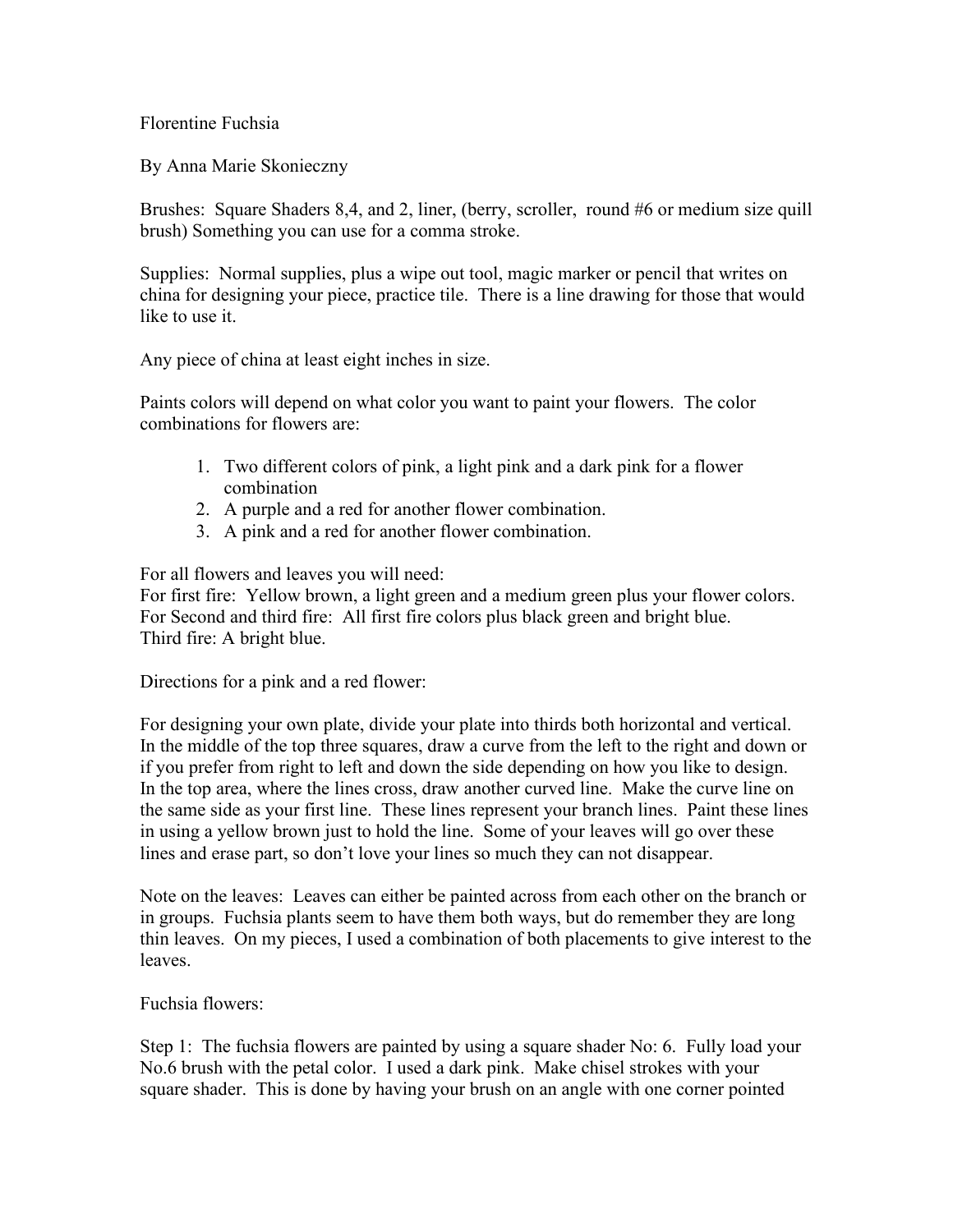down. Make two or three chisel strokes toward you. The flower is below the branch allowing for a stem. Paint in a second and third row of chisel strokes completing the bottom part of the flower. These strokes should also angle toward the center of the flower and vary some. If needed, go over your petal again this time wiping out irregular highlights.

Step 2: Still working on the flower. This time you will be painting the top of the flower. Using a brush that you can make a comma stroke, put in the center top of the flower. I used blood red. The center is a little ball made by a comma stroke facing right and another facing left. Now you are ready to do the other petals in the same red. I start with the one facing me in the center of the flower. Make sure you have a strong highlight in this petal. Paint the other three petals using comma stokes and have them attach to the center of the flower. Sometimes the back petal shows and sometimes it does not. Add interest to your flowers by making these petals look different on each flower. After you finish this part, on the center ball of the flower, paint a thinner long shape (red), using comma strokes again.

Step 3: Stem of the flower. At this point, I only paint in the oval green shape on the thinner long red shape mentioned above. I do not paint in the stems. I wait until second fire. If you prefer, you can paint in the stems.

Step 4: Stamens and pistils. These can be painted in any color used in your flower. Paint six stamens of varying lengths and a longer pistil. I noticed in some flowers the pistil is the same length as the stamens. At the end of each, place a very small oval dot in yellow brown.

Step 5: Paint in some of the blooms that are not opened. I use red painting a ball with the long thin oblong shape above. I usually wait until after second fire to paint these in. Remember the long oval shape on top.

Fire the piece at 018 or 016. Your choice, if you are using gold colors, I would fire at 016.

Second Fire:

Step 1: Resist the whole piece. Let the resist dry.

Step 2: At the top of your piece, fully load your largest square shader with black green and paint the top area of your piece and down along your top branch on both sides. Make sure the black green is on both sides of your branch. This is to avoid trapped color. Below the black green at the top, paint your medium green. Also, go down with the medium green along the black green too; slightly blend the edges of the two colors. Do not make it smooth; don't make it a straight lines of color. Below the medium green, paint your lightest green. Blend the edges of this also. On your piece you should have an area that has no paint on it. This area is for your viewer to rest while they are looking at your finished piece. Towards the center of the piece paint some of your flower color.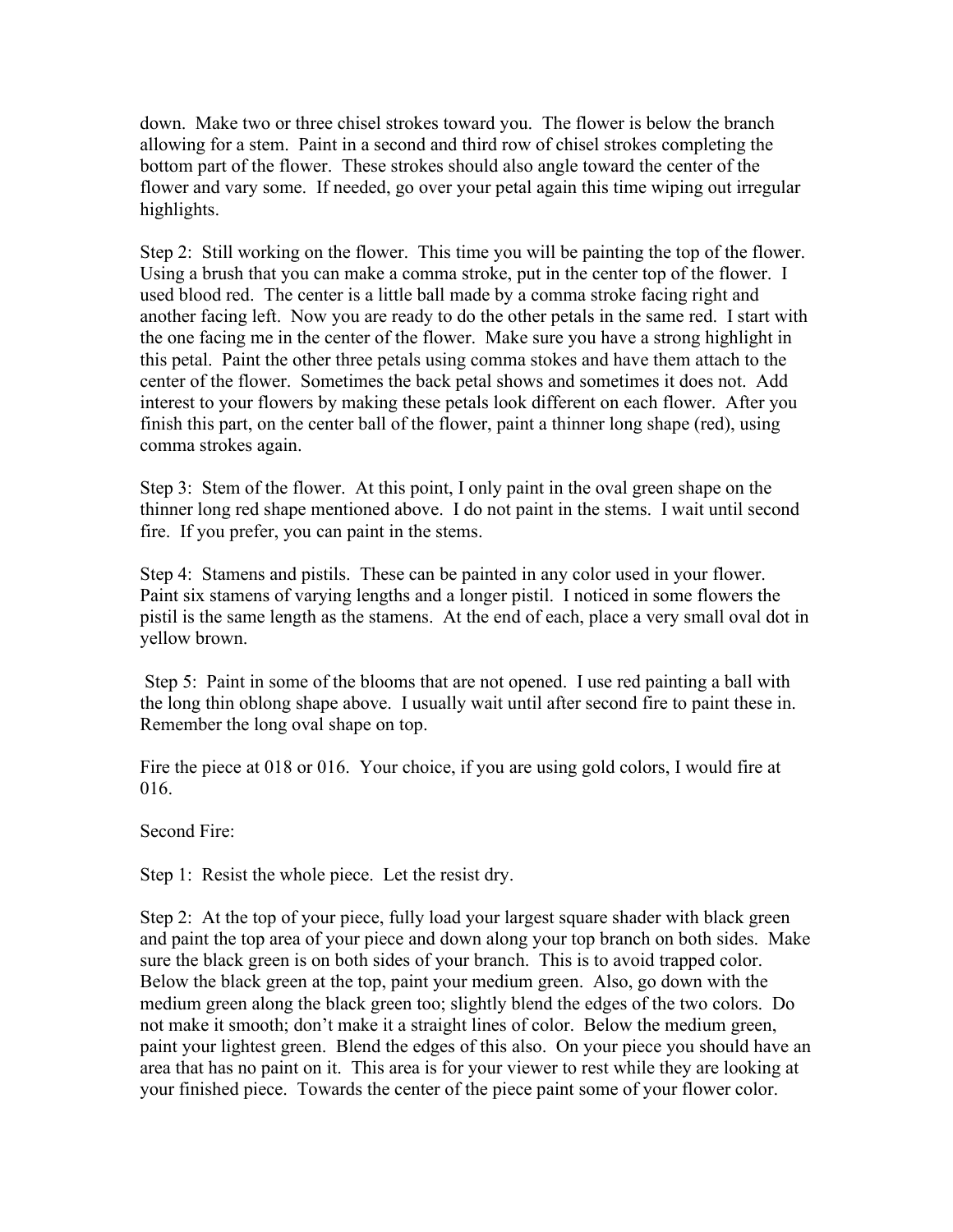The edges of the lightest green and the flower color should be blurred out (a very soft edge.) Make sure the white china area is still there.

Step 3: Take a silk cloth folded in an irregular shape and stamp the painted area with this cloth and turning it to make different shapes. This should give a look of soft leaves.

Step 4: Remove the resist.

Step 5: Spruce up the leaves and branches if needed. Paint in the stems of the flowers with green if you left it for this fire. Use the different greens on your leaves to make your leaves interesting. Leave a highlight in your leaves which could be your lightest green or white china. Paint the branches again with a mixture of yellow brown and yellow brown II. Do not paint your branches so dark that they become very important. You could use just yellow brown if you choose. This is your piece. Make yourself happy.

Step 6: Paint blue over portions of your bottom part of the flowers to put some petals in shadow. Under the top petals is a good place to do this. Do not do this on every flower. Each flower should look slightly different. The blue is painted on very lightly. Darken portions of the top petals with red if that was your color. Leave highlights. Do the buds too.

Fire the piece at 018 or 016.

The third fire is where you would do washes of color.

Step 1: Do a wash of blue over all the dark green and middle green areas. Over the light green area use a light green wash over it. The light green wash should cover some of the middle green. Blend the washed so that there are no hard lines of colors.

Step 2: On the branches on the shadow side paint a pink color.

Step 3: Look at your leaves. Is there enough color variation to make them interesting? If not, paint some of your flower color here and there.

You should be finished at this point. Sign your piece.

Fire the piece at 018 or 016.